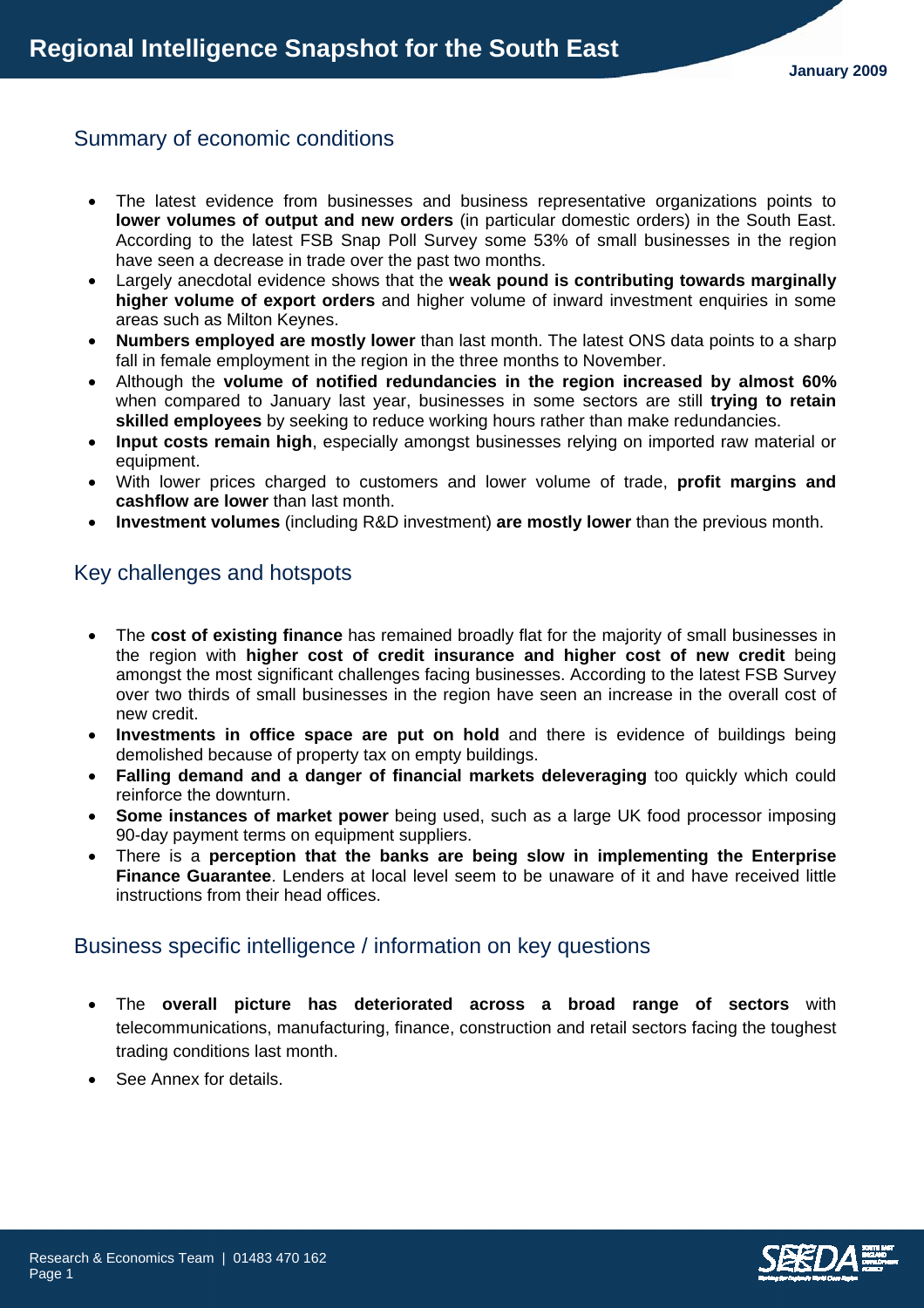# Sectoral Overview

The overall picture has deteriorated across a broad range of sectors in the South East.

**Manufacturing:** in the first month of this year the outlook for manufacturing has taken a significant turn for the worse and trading conditions in 2009 are set to be some of the toughest for two decades. The Engineering Employer Federation (EEF)'s business survey shows that the picture has changed significantly since last summer because of the turmoil in the financial markets and the downturn is now widespread across most sectors and regions. However, some EEF members point out that weaker sterling has benefited exports across different sectors. At the same time, many manufacturing firms which are highly dependent on imports of raw materials, plant and machinery from abroad are suffering because of the strength of the Euro. Some manufacturers are considering redundancies alongside short-time working and possible pay cuts, in order to remain sustainable.

Business specific intelligence shows that **Eaton Aerospace** is to shed up to 100 of the 800 jobs at its fuel pumps and valves factory in Titchfield, Hampshire. **Edwards** is to shed 176 jobs at its vacuum equipment factory in West Sussex, and a further 1,000 will move to a four-day week.

Focusing on the automotive sector, world vehicle markets are sharply down in the wake of the turmoil on financial markets. Virtually all UK vehicle makers are cutting back, temporary contracts are not being renewed, and vehicle makers are starting to cut back on permanent employees. Suppliers are cutting back, and several long established companies are now in administration. Small companies in the South East supplying the automotive industry have been affected significantly by the current recession. Business specific intelligence shows that **UYS** is to shed a further 50 of the 180 jobs at its automotive exhaust systems factory in Oxford; **Gurneys**, the Oxfordshire-based Vauxhall car dealership with 38 staff, has gone into administration.

**Retail:** There is anecdotal evidence of strong Christmas trading, with footfall in January generally on a par with or higher than the previous year. However, of most concern in the short term is dwindling cash flow. Profit margins have been squeezed due to deep discounting over the Christmas period. Retailers of high-end or discretionary goods are suffering most. Lower employment levels are predicted for the first quarter of 2009. Major developments are on hold, including Westfield's Friary development in Guildford, which has been postponed for at least 5 years.

Business specific intelligence shows that **Marks & Spencer** is to close two high-street stores in Croydon and Woking and 25 smaller Simply Food stores, with the loss of 780 jobs and **Tesco** is to shed 50 of the 550 jobs at its distribution centre in Didcot, Oxfordshire. However, the business specific intelligence received also reports some positive news. For example, **Runnymede Council** is to consider plans from Albemarle Egham to invest GBP 35m in the development of a 20,000 sq ft Waitrose supermarket and 80-bedroom Travelodge hotel in Egham. Also, **Game** is planning to relocate the headquarters of its Gamestation software retailing business and up to 80 jobs from York to Hampshire.

**Construction:** mood in the sector remains downbeat as activity, particularly in the housing and commercial segments continues to slide. Government plans to bring forward spending have been largely welcomed by the industry. The sector is increasingly reliant on public spending which is crucial to the immediate outlook for the industry. Continued lack of credit and lack of confidence in the commercial property sector is leading to reduced activity. The commercial property sector is adopting a more flexible approach to renting/leasing arrangements in order to encourage retention and inward investment.

However, the business specific intelligence received also reports positive information. For example, **Highcross** has submitted plans for a 1m sq ft development at the Lakeside North



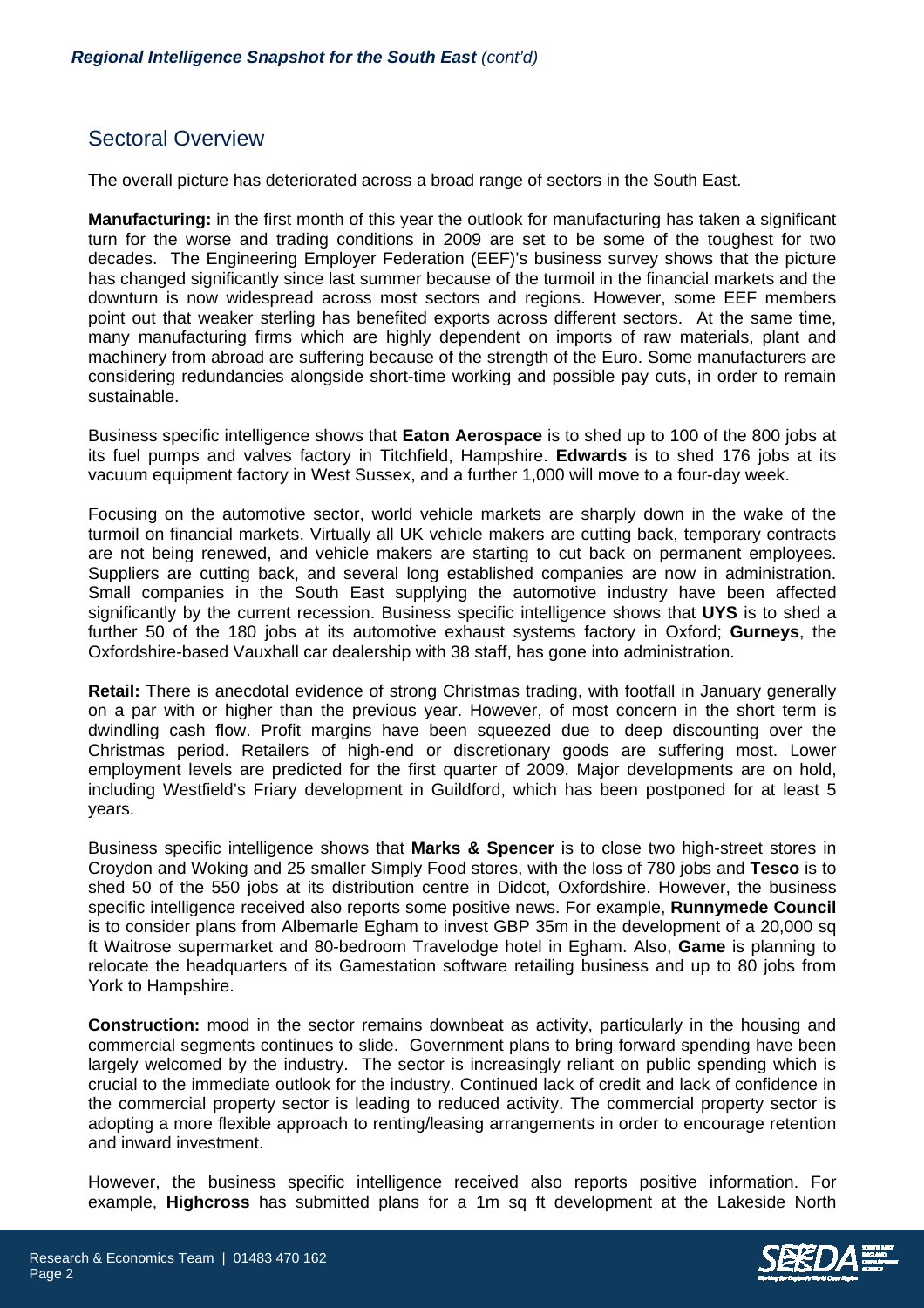### *Regional Intelligence Snapshot for the South East (cont'd)*

Harbour site in Portsmouth, including offices, a hotel, car dealership and conference centre. **The Foreign & Commonwealth Office** is planning to set up a 35,000 sq ft office at the Cornerstone building in Milton Keynes, with the relocation of staff from London and an existing office nearby.

**Business services:** anecdotal evidence shows that accountants, who were still doing quite well in December, have been affected by the current climate. Firms previously hoping to avoid redundancy are now either considering or implementing redundancies, many at the top end. Several senior partners in accountancy firms have already been made redundant. In particular, accountancy firms are experiencing a reduction in Corporate Finance work and some accountancy firms are reporting that their clients are having difficulty paying fees and are considering offering clients Feeplan options. In general, depending on their client base, other business services firms are struggling. Any company dealing with clients in estate agency, advertising, or retail of nonessential goods is more likely to be facing difficulties.

**Financial services:** Significant redundancies have taken place already, and more are expected in the New Year. Business specific intelligence reports that **Bank of Ireland** is to close its mortgage offices in Reading with the loss of 270, in order to transfer the work to its Bristol office.

**Tourism / leisure:** Higher end tourist businesses reported a significant drop in bookings, but expect higher demand in the summer as the weaker pound attracts more overseas visitors. Budget tourism businesses are still doing relatively well and are optimistic about the summer season. A number of hotels have already made redundancies and more are planned. The corporate and meetings business is particularly difficult at the moment with businesses down-scaling their requirements. However, the hotel industry is relatively confident that the weakness of the pound against the euro is bringing in more European customers, especially from the key markets of Germany, France and Italy. **Milton Keynes Leisure Complex** (Xscape) reported footfall down in December but up in the first week of January, with interest shown in three currently empty units within the complex.

**Transport:** The Dover Harbour Board reports that cross-channel freight and tourist trade is down by around 14% and shipping operators' forecasts for trade in 2009 range from 15%-25% down. All are reducing capital expenditure and taking ships 'off line'. Dover Harbour Board is shedding 3% of its staff in the next 3 months and outsourcing a further 190. However, there is some evidence that we are already seeing an increase in European visitors. For example, **LD lines** (ferry operator) reports that they noticed a recent surge in last-minute crossings being booked by French travellers, wanting to take advantage of the English sales at the end of 2008 and at the beginning of 2009. In fact, **LD Lines** has confirmed that it will start operating new ferry services from Dover to Boulogne and Dieppe next month, creating at least 20 jobs at the port. It is expected that at least another 40 jobs will be created with the addition of a second ship to the route from July  $1<sup>st</sup>$ .

**Flybe**, Europe's largest regional airline and largest scheduled airline at Southampton, has reinforced the German market reports that this market remains robust. The strength of the Euro against the pound is creating better value for money.

**Agriculture/Rural Businesses:** Rural businesses are generally struggling to maintain sales volumes and margins while reducing costs. However, a survey of 100 rural businesses by the Country Land and Business Association revealed generally greater confidence in the rural economy than in the wider economy: 18% of rural businesses are quietly confident in the rural economy over the next few months, 61% are very confident, and only 5% are not confident at all. Farmers seem to be less affected by the problems of accessing credit than other sectors of the economy: less than 40% of NFU members surveyed in January had seen an increase in overdraft rates, and most of these increases had been modest. However, farmers will need significant increases in working capital this year to help them deal with higher input costs and infrastructure investments. Land based businesses in general are seen as being in need of gap finance, as they are often asset rich but cash poor.

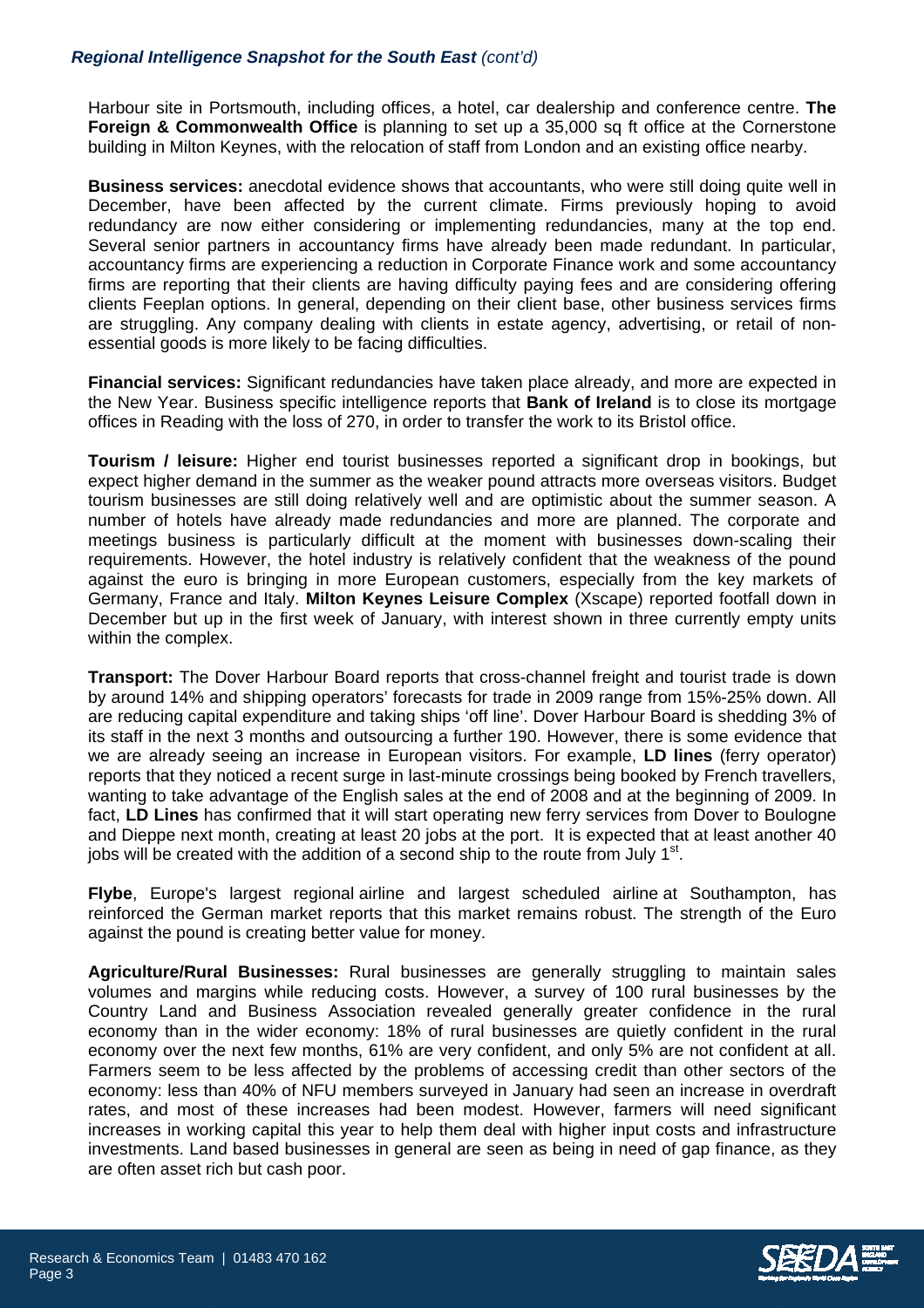### *Regional Intelligence Snapshot for the South East (cont'd)*

**Voluntary sector:** a survey of 83 RAISE members in January showed that more than half of respondents had seen increased demand for their services – mostly a 6-10% increase – in the past 3 months. Nearly ¾ of respondents expect public funding of the sector to be reduced in the next 6 months, while less than 10% think it will increase. In the past 6 months, 42% of respondents have seen a drop in income (some by as much as half), 38% have experienced no change and 20% seen an increase in income. 13% of respondents have had to make staff redundant due to the financial crisis, although there has been limited impact on staff working hours. 42% of respondents have seen no change in the number of volunteers over the past 3 months, only 9% have seen numbers fall, while 39% have seen an increase – by up to 10% in some cases. Key challenges in the next few months include managing a similar or increased demand for services, ensuring stability and improving service quality in the face of uncertain or reduced funding levels.

**Creative and media:** In the creative and media sectors companies have reported lower volume of domestic orders, lower numbers employed, lower profit margins and lower cash flow. The volume of output, cost of production, prices charged to customers and staff costs have remained stable. Export orders and Research and Development have been higher this month compared to December 2008. Overall South East Media sees buyers/investors slowing down their decision making time. Smaller web and online companies are very busy but doing more for the same income. Enquiries for film production are still high probably due to exchange rate benefits. Orders for computer games developers are down by up to 10% and some redundancies (of the same order – up to 10%) are taking place or are being prepared for. However, the gaming sector in Brighton is reported to be faring well. Digital marketing is very active. Unfortunately a few companies are being affected by their parent companies and large clients such as Zavvi.

Redundancies: According to HR1 data<sup>1</sup>[,](#page-3-0) more than 6,100 redundancies were announced in the South East in January 2009, which is almost 60% greater than in the same period in 2008. Relative to their share of regional employment, the telecommunications, manufacturing, finance and construction sectors have seen the greatest increase in redundancies over the past month. These four sectors accounted for almost half of all notified redundancies in the South East over the past month. Retail and public sectors have also recorded an increase in redundancies in January 2009 (a fifth of all notified redundancies in January in the South East were in retail/public sector).

With one in ten notified redundancies in Milton Keynes, relative to its share of regional employment, Milton Keynes was affected by redundancies disproportionately more than other subregions. Berkshire and Oxfordshire also recorded disproportionately more redundancies than other sub-regions. For example, a fifth of all redundancies notified via HR1s in the past month were recorded in Berkshire, yet Berkshire accounts for less than 13% of employment within the South East.

Over the past month there was an increase in the proportion of redundancies in the South East due to lower demand. In January 2009 more than half of all redundancies in the South East were caused by lower demand against less than half in December 2008. In seven out of ten NUTS3 sub-regions in the South East lower demand accounted for at least half of all redundancies. In Berkshire, Buckinghamshire, Oxfordshire and Surrey lower demand accounted for between 60% and 70% of all redundancies.

<span id="page-3-0"></span> $\frac{1}{1}$  Note that this data only captures redundancies of more than 20 employees; some of the job losses are not scheduled to take place until later in 2009; and in some cases the redundancies are happening in another region but are registered in the South East because it is home to the company's headquarters.